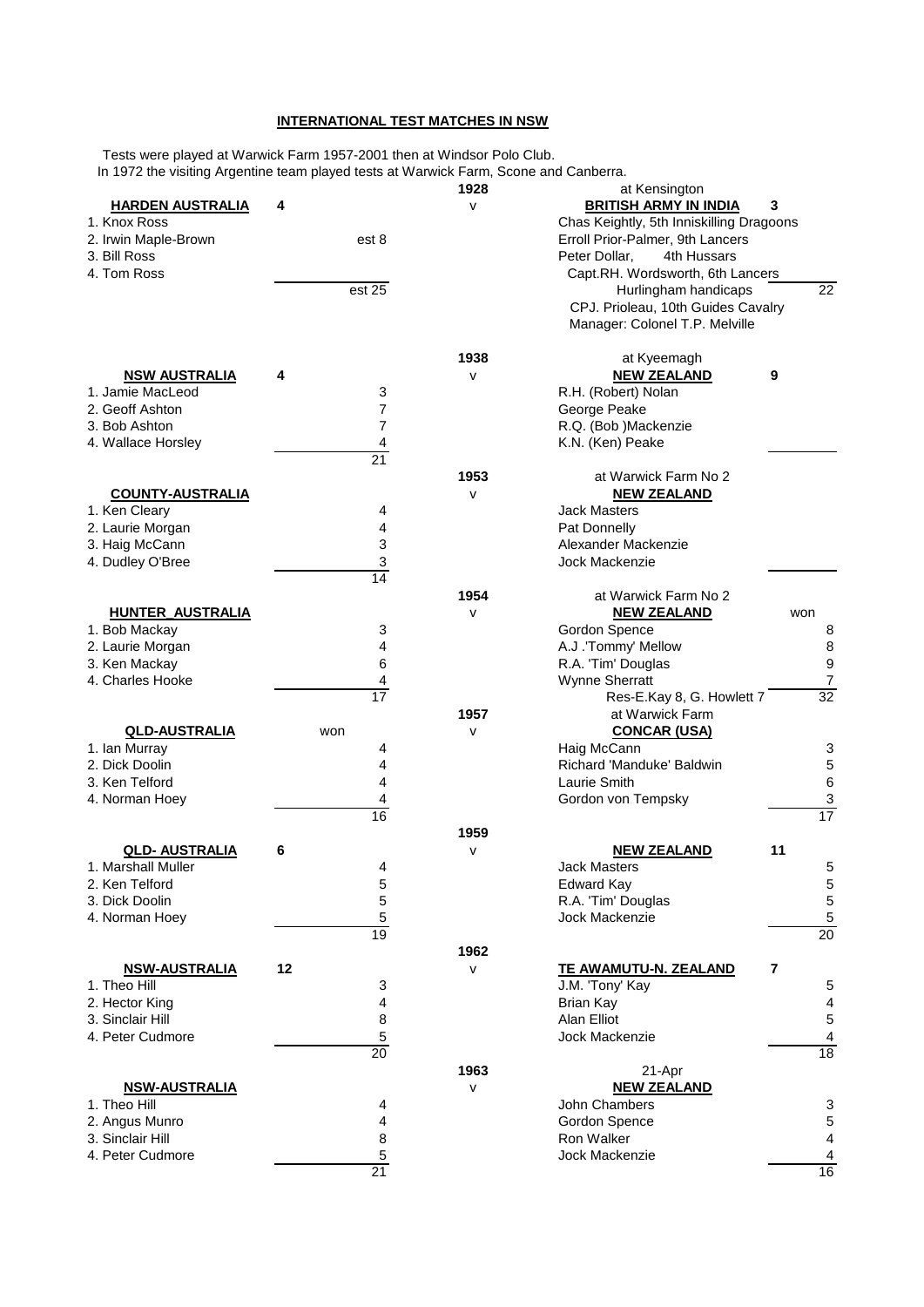|                             |                 | 1964         | 5 April at Warwick Farm      |                  |
|-----------------------------|-----------------|--------------|------------------------------|------------------|
| <b>AUSTRALIA</b>            | 4               | $\mathsf{v}$ | <b>TORTUGAS (ARGENTINA)</b>  | 7                |
| 1. Marshall Muller          | 4               |              | Alec Mihanovich              | 6                |
| 2. Ken Telford              | 6               |              | Jose 'Negro' Torres Zavaleta | 8                |
| 3. Sinclair Hill            | 8               |              | Juan-Jose Diaz-Alberdi       | 6                |
| 4. Peter Cudmore            | 5               |              | Carlos Torres Zavaleta       | $\boldsymbol{7}$ |
|                             | 23              |              |                              | 27               |
|                             |                 | 1964         | Around 12 April at Quirindi  |                  |
| <u>QUIRINDI (AUSTRALIA)</u> | 3               | $\sf{V}$     | <b>TORTUGAS (ARGENTINA)</b>  | 6                |
| 1. Theo Hill                | 4               |              | Carlos Torres Zavaleta       | 7                |
| 2. Arthur Carter            | 3               |              | Jose 'Negro' Torres Zavaleta | 8                |
| 3. Sinclair Hill            | 8               |              | Juan-Jose Diaz-Alberdi       | 6                |
| 4. Peter Cudmore            | 5               |              | Alec Mihanovich              | 6                |
|                             | 20              |              |                              | 27               |
|                             |                 | 1965         |                              |                  |
| <b>AUSTRALIA</b>            |                 | $\mathbf v$  | <b>MAR DEL PLATA (ARG)</b>   | won              |
| 1. Theo Hill                | 5               |              | Alec Mihanovich              | 6                |
| 2. John Gilder              | 4               |              | John Cobcroft                | 3                |
| 3. Sinclair Hill            | 9               |              | Daniel Gonzalez              | 8                |
| 4. Peter Cudmore            | 6               |              | Juan-Jose Diaz-Alberdi       | 6                |
|                             | $\overline{24}$ |              |                              | 23               |
|                             |                 |              | Unavailable: Horacio Heguy 9 |                  |
|                             |                 | 1968         |                              |                  |
| <b>QLD-AUSTRALIA</b>        | won by goal     | $\mathsf{v}$ | <b>NEW ZEALAND</b>           |                  |
| 1. Ross McGilvray           | 3               |              | L.I. 'Beau' Broughton        | 5                |
| 2. Noel Scholl              | 4               |              | Ken Browne                   | 5                |
| 3. Ken Telford              | 7               |              | Jim Watson                   | 5                |
| 4. Stuart Cooke             | 4               |              | <b>Bruce Mackenzie</b>       | 5                |
|                             | $\overline{18}$ |              |                              | $\overline{20}$  |
|                             |                 | 1969         |                              |                  |
| <b>QLD- AUSTRALIA</b>       | won             |              | <b>NEW ZEALAND</b>           |                  |
| 1. Ross McGilvray           | 4               |              | Gordon Spence                |                  |
| 2. Stuart Gilmore           | 4               |              | Ken Browne                   |                  |
| 3. Ken Telford              | 7               |              | John Walker                  |                  |
| 4. Noel Telford             | 4               |              | <b>Tony Devcich</b>          | 5                |
|                             | 19              |              |                              |                  |
|                             |                 | 1972         | 9 April at Warwick Farm      |                  |
| <b>AUSTRALIA</b>            | 8               | $\mathsf{V}$ | <b>MAR DEL PLATA (ARG)</b>   | 12               |
| 1. Oliver Tait              | 4               |              | Alec Mihanovich              | 6                |
| 2. Richard Walker           | 5               |              | <b>Eduardo Moore</b>         | 8                |
| 3. Sinclair Hill            | q               |              | Martin Braun                 | 6                |
| 4. Hugh MacLachlan          | 5               |              | Alfredo 'Negro' Goti         | 8                |
|                             | 23              |              |                              | 28               |
|                             | 7               | 1972         | 16 April at Scone            | 8                |
| <b>AUSTRALIA</b>            |                 | $\sf{V}$     | <b>MAR DEL PLATA (ARG)</b>   |                  |
| 1. Ross McGilvray           | 4               |              | Alec Mihanovich              | 6                |
| 2. Stuart Gilmore           | 5               |              | Eduardo Moore                | 8                |
| 3. Sinclair Hill            | 9               |              | <b>Martin Braun</b>          | 6                |
| 4. Stuart Cooke             | 6               |              | Alfredo 'Negro' Goti         | 8                |
|                             | $\overline{24}$ |              |                              | $\overline{28}$  |
|                             |                 | 1972         | 23 April at Canberra         |                  |
| <b>AUSTRALIA</b>            | 7               | $\mathsf{v}$ | <b>MAR DEL PLATA (ARG)</b>   | 8                |
| 1.Oliver Tait               | 4               |              | Alfredo 'Negro' Goti         | 8                |
| 2. Richard Walker           | 5               |              | Eduardo Moore                | 8                |
| 3. Sinclair Hill            | 9               |              | <b>Martin Braun</b>          | 6                |
| 4. Ken Austin               | 4               |              | Alec Mihanovich              | 6                |
|                             | $\overline{22}$ |              |                              | $\overline{28}$  |
| Test 1 at Adelaide 6-4      |                 | 1974         | Tests 2-3 at Warwick Fm 6-8  | $6-5$            |
| <b>AUSTRALIA</b>            |                 | $\mathsf{v}$ | <b>NEW ZEALAND</b>           |                  |
| 1. Oliver Tait              | 6               |              | <b>Campbell Barry</b>        | 4                |
| 2. Jaime Mackay             | 4               |              | Gary Broughton               | 5                |
| 3 Richard Walker            | 7               |              | Jim Watson                   | 6                |
| 4. Arthur Bragg             | 5               |              | Rob Saunders                 | 4                |
|                             |                 |              |                              |                  |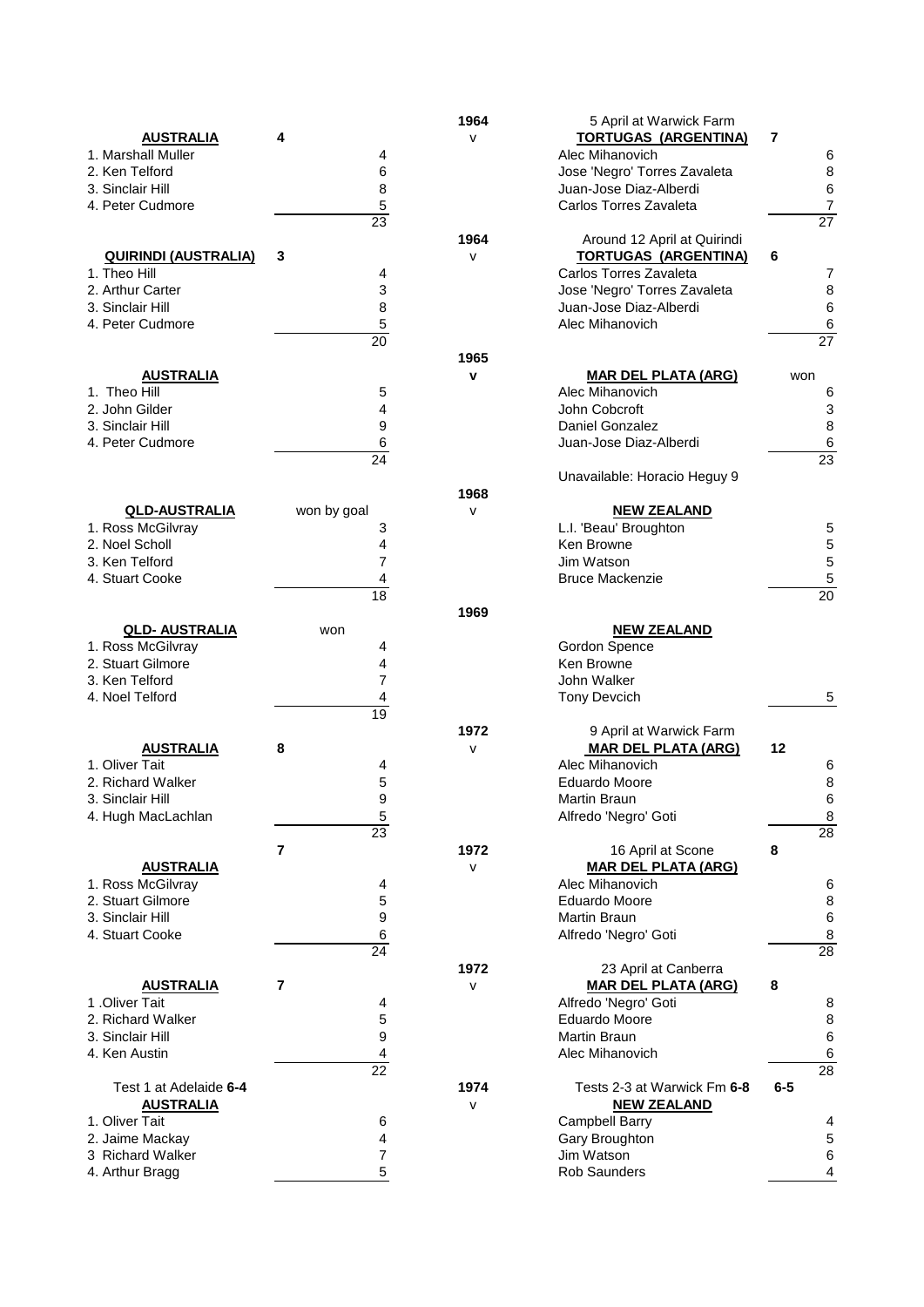|                        | 22                                                  |              |                               |                | 19                      |
|------------------------|-----------------------------------------------------|--------------|-------------------------------|----------------|-------------------------|
|                        |                                                     | 1975         | not held                      |                |                         |
| <b>Second Test</b>     |                                                     | 1976         | 18 April                      |                |                         |
| <b>AUSTRALIA</b>       |                                                     | $\mathsf{V}$ | <b>USA</b>                    |                |                         |
|                        |                                                     |              |                               |                |                         |
| 1. Arthur Bragg        | $\mathbf 5$                                         |              | Robin Uilhein                 |                | 5                       |
| 2. Jaime Mackay        | 6                                                   |              | <b>Billy Linfort</b>          |                | 7                       |
| 3. Richard Walker      | $\overline{7}$                                      |              | Joe Barry                     |                | 9                       |
| 4 Jim MacGinley        | $\boldsymbol{7}$                                    |              | William T. Ylvisaker          |                | 4                       |
|                        | $\overline{25}$                                     |              |                               |                | $\overline{25}$         |
|                        |                                                     |              |                               |                |                         |
| <b>Third Test</b>      |                                                     | 1976         | 25 April                      |                |                         |
| <b>AUSTRALIA</b>       | 6                                                   | $\mathsf{V}$ | <b>USA</b>                    | 11             |                         |
| Ross McGilvray         | 5                                                   |              | Robin Uihlein                 |                | 5                       |
| Jaime Mackay           | 6                                                   |              | John Walker NZ-replacement    |                | 7                       |
| <b>Richard Walker</b>  | 7                                                   |              | Joe Barry                     |                | 9                       |
|                        |                                                     |              |                               |                |                         |
| Jim MacGinley          | $\overline{7}$                                      |              | Jamie Uihlein                 |                | 3                       |
|                        | $\overline{25}$                                     |              |                               |                | 24                      |
| <b>Third Test</b>      |                                                     | 1977         | 17-Apr                        |                |                         |
| <b>AUSTRALIA</b>       | 3                                                   | $\mathsf{V}$ | <b>ENGLAND</b>                | $\overline{7}$ |                         |
| 1. Richard Maple-Brown | 5                                                   |              | Alan Kent                     |                | 4                       |
|                        |                                                     |              |                               |                |                         |
| 2. Jim Gunn            | 5                                                   |              | <b>Paul Withers</b>           |                | 7                       |
| 3. Richard Walker      | 6                                                   |              | Howard Hipwood                |                | 9                       |
| 4. Jim MacGinley       | $\boldsymbol{7}$                                    |              | John Horswell                 |                | 4                       |
|                        | 23                                                  |              |                               |                | 24                      |
|                        | England won 6-4 at RAS, 6-5 and 7-3 at Warwick Farm |              |                               |                |                         |
|                        |                                                     |              |                               |                |                         |
|                        |                                                     |              |                               |                |                         |
|                        |                                                     | 1978         | 19 March and 2 April          |                |                         |
| <b>AUSTRALIA</b>       |                                                     | $\mathsf{v}$ | <b>LOS INDIOS (ARGENTINA)</b> |                |                         |
| 1. Jim MacGinley       | 7                                                   |              | Diego Guinazu                 |                | 5                       |
| 2. Richard Walker      | $\overline{7}$                                      |              | Augustin Llorente             |                | 7                       |
|                        |                                                     |              |                               |                |                         |
| 3. Sinclair Hill       | 8                                                   |              | Guillermo Villanueve          |                | 7                       |
| 4. Jaime Mackay        | 6                                                   |              | <b>Hector Crotto</b>          |                | 7                       |
|                        | 28                                                  |              |                               |                | $\overline{26}$         |
|                        |                                                     | 1979         | 15 April and 22 April         |                |                         |
|                        |                                                     |              |                               |                |                         |
|                        |                                                     |              |                               |                |                         |
| <b>AUSTRALIA</b>       | 5                                                   | $\mathsf{V}$ | <b>NEW ZEALAND</b>            | 13             |                         |
| 1. Jaime Mackay        | 6                                                   |              | Chris Jones                   |                | 5                       |
| 2. Richard Walker      | 6                                                   |              | John Walker                   |                | 6                       |
|                        | $\overline{7}$                                      |              | Jim Watson                    |                | 6                       |
| 3. Jim MacGinley       |                                                     |              |                               |                |                         |
| 4. Jim Gunn            | 6                                                   |              | Dave Kirkpatrick              |                |                         |
|                        | $\overline{25}$                                     |              |                               |                | $\overline{22}$         |
|                        |                                                     | 1980         | not held                      |                |                         |
|                        |                                                     | 1981         | Apr-19                        |                |                         |
|                        |                                                     |              |                               |                |                         |
| <b>AUSTRALIA</b>       | 10                                                  | $\sf V$      | <b>USA-RETARMA</b>            | 12             |                         |
| 1. Glynn Lawry         | 4                                                   |              | <b>Tom Gose</b>               |                | 3                       |
| 2. Jim MacGinley       | 7                                                   |              | Memo Gracida                  |                | 8                       |
| 3. Jaime Mackay        | $\,6$                                               |              | Joe Barry                     |                | 9                       |
| 4. Richard Walker      | $\,6$                                               |              | <b>Steve Gose</b>             |                | $\overline{c}$          |
|                        | 23                                                  |              |                               |                | $\overline{22}$         |
|                        |                                                     |              |                               |                |                         |
|                        |                                                     | 1982-1984    | not held                      |                |                         |
| <b>First Test</b>      |                                                     | 1985         | 31 March                      |                |                         |
| <b>AUSTRALIA</b>       | 14                                                  | $\mathsf{v}$ | <b>USA-MAUI</b>               | 12             |                         |
| 1. Glynn Lawry         | 4                                                   |              | Skeeter Johnson               |                |                         |
| 2. Robert Bell         |                                                     |              | Joel Baker                    |                | $\overline{\mathbf{c}}$ |
|                        | 5                                                   |              |                               |                | 8                       |
| 3. Richard Walker      | 6                                                   |              | Ken Fransen                   |                | 6                       |
| 4. Richard Maple-Brown | 6                                                   |              | Peter Baldwin                 |                | 5                       |
|                        | 21                                                  |              |                               |                | $\overline{21}$         |
| Tests 2 and 3          |                                                     | 1985         | April 7 and 14 won 10-6, 12-5 |                |                         |
|                        |                                                     | $\mathsf{V}$ |                               |                |                         |
| <b>AUSTRALIA</b>       |                                                     |              | <b>USA-MAUI</b>               |                |                         |
| 1. John Tait           | 5                                                   |              | Skeeter Johnson               |                | $\overline{\mathbf{c}}$ |
| 2. Pat MacGinley       | 5                                                   |              | Joel Baker                    |                | 8                       |
| 3. Jim MacGinley       | $\overline{7}$                                      |              | Ken Fransen                   |                | 6                       |
| 4. Jim Gunn            |                                                     |              | Peter Baldwin                 |                |                         |
|                        | $\overline{5}$                                      |              |                               |                | 5                       |
|                        | 22                                                  | 1986         |                               |                | 21                      |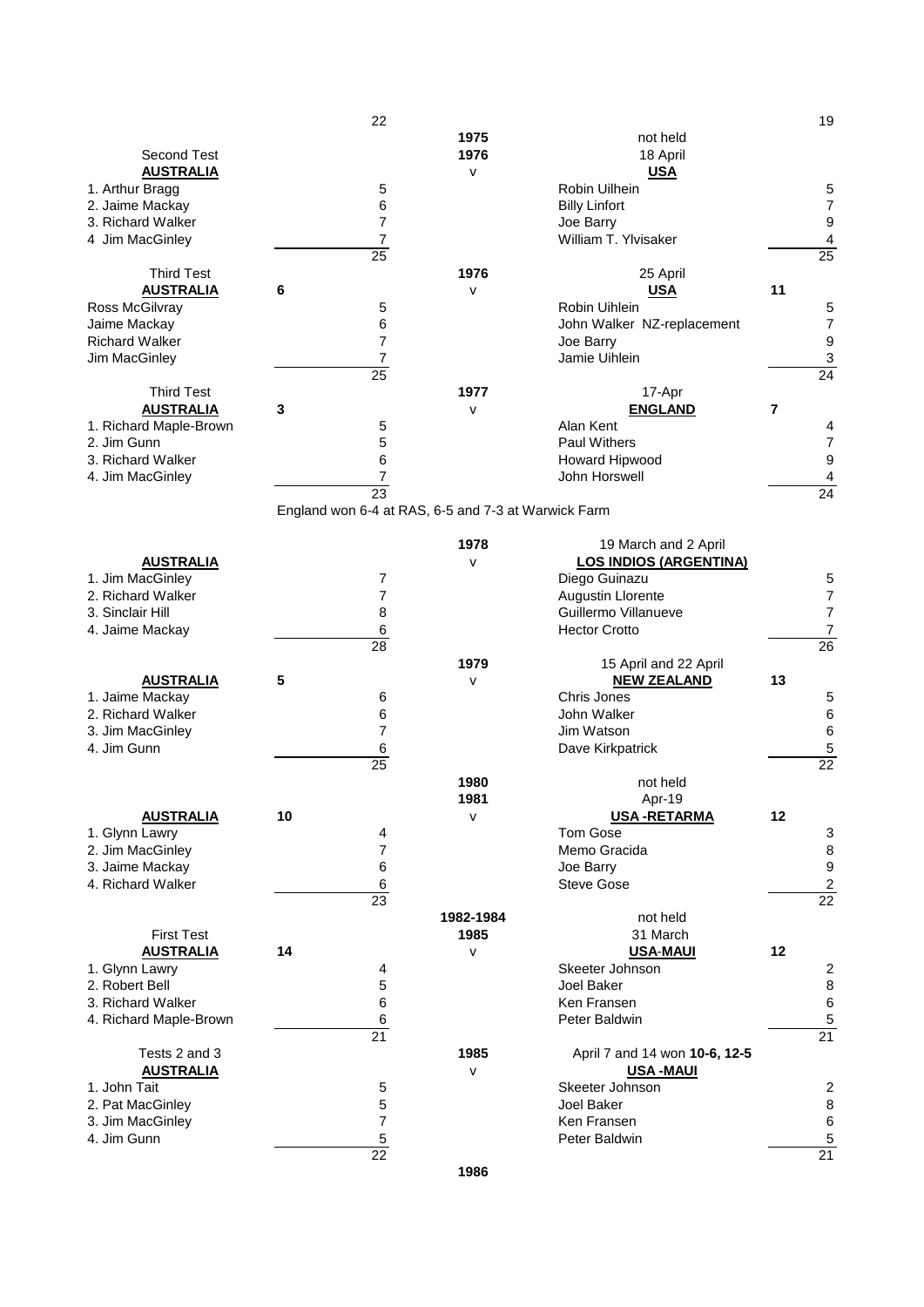| <b>AUSTRALIA</b>                        | 6  |                 | v            | <b>ARGENTINA</b>               |        | 9  |                       |
|-----------------------------------------|----|-----------------|--------------|--------------------------------|--------|----|-----------------------|
| 1. Stuart Gilmore                       |    | 6               |              | Martin Gonzalez                |        |    | 6                     |
| 2. Jim Gilmore                          |    | 6               |              | Carlos Keegan                  |        |    | 6                     |
| 3. Jim MacGinley                        |    | 7               |              | Julio Zavaleta                 |        |    | 7                     |
| 4. Jaime Mackay                         |    | 7               |              | Juan-Jose Diaz-Alberdi, Jnr    |        |    | 6                     |
|                                         |    | $\overline{26}$ |              |                                |        |    | 25                    |
|                                         |    |                 |              |                                |        |    |                       |
|                                         |    |                 | 1987         | Easter Sunday April 19         |        |    |                       |
| <b>AUSTRALIA</b>                        | 11 |                 | $\mathsf{v}$ | <b>NEW ZEALAND</b>             |        | 12 |                       |
| 1. Peter White                          |    | 4               |              | <b>Tony Devcich</b>            |        |    | 6                     |
| 2. Stuart Gilmore                       |    | 6               |              | <b>Graham Thomas</b>           |        |    | 6                     |
| 3. Jaime Mackay                         |    | 7               |              | John Walker                    |        |    | 7                     |
| 4. Jim Gilmore                          |    | 6               |              | <b>Rob Saunders</b>            |        |    | 6                     |
|                                         |    | 23              |              |                                |        |    | $\overline{25}$       |
|                                         |    |                 | 1988         |                                |        |    |                       |
| <b>AUSTRALIA-1</b>                      | 11 |                 | $\mathsf{v}$ | <b>ENGLAND</b>                 |        | 10 |                       |
| 1. Stuart Hoey                          |    | 5               |              | <b>Will Lucas</b>              |        |    | 5                     |
| 2. Stuart Gilmore                       |    | 7               |              | Alan Kent                      |        |    | $\overline{7}$        |
| 3. Jaime Mackay                         |    | 7               |              | Howard Hipwood                 |        |    | 8                     |
| 4. Jim Gilmore                          |    | 6               |              | John Horswell                  |        |    | 6                     |
|                                         |    | $\overline{25}$ |              |                                |        |    | 26                    |
|                                         |    |                 | 1988         | 3-Apr                          |        |    |                       |
| <b>AUSTRALIA-2</b>                      | 7  |                 | $\mathsf{V}$ | <b>BUENOS AIRES</b>            |        | 13 |                       |
| 1. Peter White                          |    | 5               |              | Patricio Llorente              |        |    | 5                     |
| 2. Jim MacGinley                        |    | 6               |              | Guillermo Caset                |        |    | 6                     |
| 3. Richard Walker                       |    | 6               |              | Gonzalo Tanoira                |        |    | 9                     |
| 4. Ian Hunt                             |    | 6               |              | Juan Marmol-Lagos              |        |    | 6                     |
|                                         |    | 23              |              |                                |        |    | 26                    |
|                                         |    |                 | 1989         | 26-Mar                         |        |    |                       |
| <b>ARGENTINE POLO ASSN</b>              | 10 |                 | V            | <b>COMMONWEALTH</b>            |        | 7  |                       |
| 1. Martin Vidou                         |    | 7               |              | Alan Kent                      | (UK)   |    | 7                     |
| 2. Eduardo Heguy                        |    | 9               |              | Cody Forsyth                   | (NZ)   |    | 7                     |
| 3. Gonzalo Tanoira                      |    | 9               |              | <b>Stuart Mackenzie</b>        | (NZ)   |    | 8                     |
| 4. Alfredo Harriott                     |    | 8               |              | lan Hunt                       | (Aust) |    | 6                     |
|                                         |    | 33              |              |                                |        |    | 28                    |
|                                         |    |                 | 1989         | 26-Mar                         |        |    |                       |
| <b>AUSTRALIA</b>                        | 5  |                 | $\mathsf{V}$ | <b>PILAR CHICO (ARGENTINA)</b> |        | 11 |                       |
| 1. Pat MacGinley                        |    | 6               |              | <b>Thomas Escurra</b>          |        |    | 6                     |
| 2. Stuart Hoey                          |    | 5               |              | Tomas Fernandez-Llorente       |        |    | $\overline{7}$        |
| 3. Jim Gilmore                          |    | 6               |              | Santiago Gaztambide            |        |    | 8                     |
| 4. Derek Reid                           |    | 6               |              | Juan Ruiz-Guinazu              |        |    | 7                     |
|                                         |    | 23              |              |                                |        |    | 28                    |
|                                         |    |                 | 1990         | not held                       |        |    |                       |
|                                         |    |                 | 1991         | at Ellerston over 8 Chukkas    |        |    |                       |
|                                         | 12 |                 |              |                                |        | 11 |                       |
| <b>LA ESPADANA</b><br>1. Carlos Gracida |    |                 | v            | <b>REST OF THE WORLD</b>       |        |    |                       |
|                                         |    | 10              |              | Memo Gracida                   |        |    | 10                    |
| 2. Alfonso Pieres<br>3. Gonzalo Pieres  |    | 10              |              | Gonzalo Heguy                  |        |    | 10                    |
|                                         |    | 10              |              | Horacito Heguy                 |        |    | 10                    |
| 4. Ernesto Trotz                        |    | 10              |              | Eduardo Heguy                  |        |    | 10<br>$\overline{40}$ |
|                                         |    | 40              |              |                                |        |    |                       |
|                                         |    |                 | 1991         | at Ellerston                   |        |    |                       |
| <b>BUENOS AIRES</b>                     | 12 |                 | $\mathsf{v}$ | <b>BARBARIANS</b>              |        | 6  |                       |
| 1. Juan-Ignacio Merlos                  |    | 9               |              | Cody Forsyth (NZ)              |        |    | 8                     |
| 2. Bautista Heguy                       |    | 8               |              | Adam Snow (USA)                |        |    | 8                     |
| 3. Tomas Fernandez-Llorente             |    | 8               |              | Howard Hipwood (UK)            |        |    | 9                     |
| 4. Marcos Heguy                         |    | 10              |              | Stuart Mackenzie (NZ)          |        |    | 8                     |
|                                         |    | $\overline{35}$ |              |                                |        |    | 33                    |
|                                         |    |                 | 1992         | 19 April at Warwick Farm       |        |    |                       |
| <b>INDIOS-CHAPALEUFU I</b>              | 8  |                 | $\mathsf{V}$ | <b>LA ESPADANA</b>             |        | 5  |                       |
| 1. Bautista Heguy                       |    | 10              |              | Carlos Gracida                 |        |    | 10                    |
| 2. Gonzalo Heguy                        |    | 9               |              | <b>Alfonso Pieres</b>          |        |    | 9                     |
| 3. Horacito Heguy                       |    | 10              |              | <b>Gonzalo Pieres</b>          |        |    | 10                    |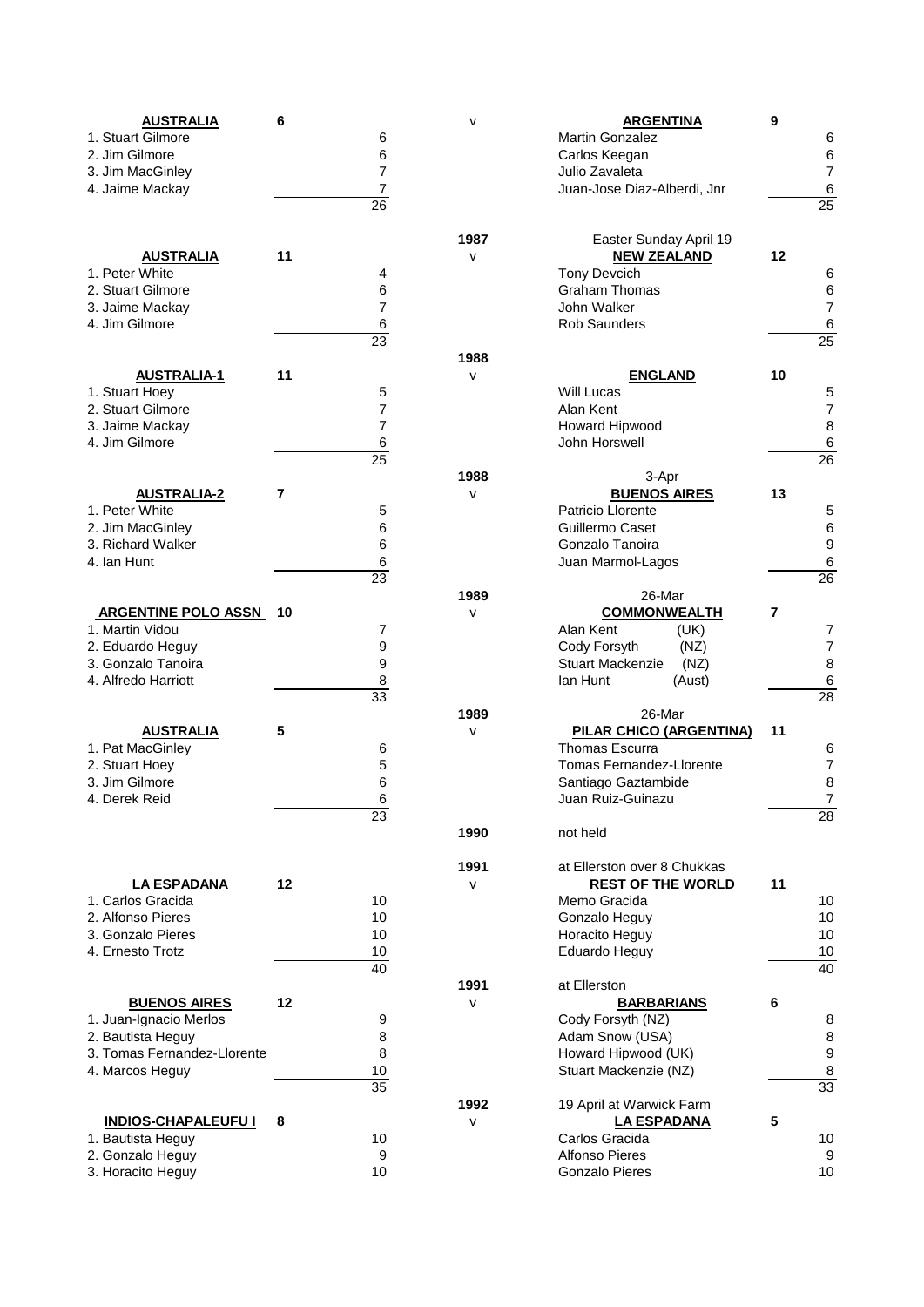| 4. Marcos Heguy      | 10<br>39                |              | <b>Ernesto Trotz</b>                         |                | 10<br>39                 |
|----------------------|-------------------------|--------------|----------------------------------------------|----------------|--------------------------|
|                      |                         | 1993         | not held                                     |                |                          |
|                      |                         | 1994         | Easter Sunday 3 April                        |                |                          |
| <b>AUSTRALIA</b>     | 10                      | $\mathsf{V}$ | <b>NEW ZEALAND</b>                           | 9              |                          |
| 1. Damien Johnston   | 6                       |              | lan Gould                                    |                | 5                        |
| 2. Stuart Gilmore    | 5                       |              | <b>Mark Harris</b>                           |                | 5                        |
| 3. Stuart Hoey       | 6                       |              | Greg Keyte                                   |                | 6                        |
| 4. Ian Hunt          | 6                       |              | Paul Hunt                                    |                | 6                        |
|                      | $\overline{23}$         |              |                                              |                | 21                       |
|                      |                         | 1995         |                                              |                |                          |
| <b>AUSTRALIA</b>     | 9                       | $\mathsf{v}$ | <b>NEW ZEALAND</b>                           | 8              |                          |
| 1. Stuart Gilmore    | 5                       |              | Simon Keyte                                  |                | 5                        |
| 2. Stuart Hoey       | 6                       |              | Greg Keyte                                   |                | $\,6$                    |
| 3. Derek Reid        | 6                       |              | Cody Forsyth                                 |                | 8                        |
| 4. Mike Todd         | 6<br>23                 |              | <b>Earl Herbert</b>                          |                | 6<br>$\overline{26}$     |
|                      |                         |              |                                              |                |                          |
|                      |                         | 1996         | 31-Mar                                       |                |                          |
| <b>AUSTRALIA</b>     | 12                      | $\sf{V}$     | <b>NEW ZEALAND</b>                           | 10             |                          |
| 1. Glen Gilmore      | 6                       |              | Roger Lynch                                  |                | 4                        |
| 2. Damien Johnston   | 6                       |              | <b>Thomas Wilson</b>                         |                | 6                        |
| 3. Mike Todd         | 6                       |              | <b>Mark Harris</b>                           |                | 6                        |
| 4. Derek Reid ©      | 6                       |              | Greg Keyte ©                                 |                | 6                        |
|                      | 24                      |              |                                              |                | 22                       |
|                      |                         | 1997         | Easter Sunday 30 March                       |                |                          |
| <b>AUSTRALIA</b>     | $\overline{7}$          | $\mathsf{V}$ | <b>ENGLAND</b>                               | 11             |                          |
| 1. Damien Johnston   | 6                       |              | Andrew Hine                                  |                | 6                        |
| 2. Michael Todd      | 6                       |              | <b>Will Lucas</b>                            |                | $\,6$                    |
| 3. Glen Gilmore      | 6                       |              | <b>Henry Brett</b>                           |                | 6                        |
| 4. Derek Reid        | 6                       |              | Ignacio Gonzalez                             |                | 5                        |
|                      | 24                      |              |                                              |                | 23                       |
|                      |                         | 1998         | Easter Sunday 12 April                       |                |                          |
| <b>AUSTRALIA</b>     | $\overline{7}$          | $\mathsf{v}$ | <b>ENGLAND</b>                               | 9              |                          |
| 1. Stuart Hoey       | 7                       |              | <b>Julian Daniels</b>                        |                | 6                        |
| 2. Damien Johnston   | 6                       |              | Andrew Hine                                  |                | 6                        |
| 3. Glen Gilmore      | 6                       |              | <b>Henry Brett</b>                           |                | $\overline{7}$           |
| 4. Mike Todd         | 6                       |              | Ignacio Gonzalez                             |                | 6<br>$\overline{25}$     |
|                      | 25                      |              |                                              |                |                          |
| <b>AUSTRALIA</b>     | $\overline{\mathbf{r}}$ | 1999         | Easter Sunday 4 April<br><b>SOUTH AFRICA</b> |                |                          |
| 1. Will Ashton       | 3                       | v            | Rory Bryden                                  | 3              | 5                        |
| 2. Jack Baillieu     | 5                       |              | Selby Williamson                             |                | 5                        |
| 3. Glen Gilmore      | 7                       |              | <b>Clark Rattray</b>                         |                | 5                        |
| 4. Simon Walker      | 4                       |              | Murray Rattray                               |                | 5                        |
|                      | 19                      |              |                                              |                | $\overline{20}$          |
|                      |                         | 2000         | 23-Apr                                       |                |                          |
| <b>AUSTRALIA</b>     | 8                       | v            | <b>GULFSTREAM-USA</b>                        | $\overline{7}$ |                          |
| 1. Mark Field        | 4                       |              | Gillian Johnson                              |                | 1                        |
| 2. Jack Baillieu     | 6                       |              | Adam Snow                                    |                | 9                        |
| 3. Glen Gilmore      | $\overline{7}$          |              | Owen Rinehart                                |                | 8                        |
| 4. Damien Johnston   | $\,$ 5 $\,$             |              | <b>Tommy Biddle</b>                          |                | $\overline{\mathcal{I}}$ |
|                      | 22                      |              |                                              |                | $\overline{25}$          |
| last at Warwick Farm |                         | 2001         | Easter Sunday 15 April                       |                |                          |
| <b>AUSTRALIA</b>     | 9                       | $\mathsf{V}$ | <b>ITALY</b>                                 | 8              |                          |
| 1. Richard Rawlings  | 2                       |              | Rommy Gianni                                 |                | 1                        |
| 2. Andrew Williams   | 4                       |              | <b>Augustin Nero</b>                         |                | 5                        |
| 3. Mark Field ©      | 4                       |              | Juan-Martin Nero                             |                | 5                        |
| 4. Damien Johnston   | 5                       |              | Vittorio Cutinelli                           |                | 3                        |
|                      | 15                      |              |                                              |                | $\overline{14}$          |

**INTERNATIONAL TEST MATCHES (continued)**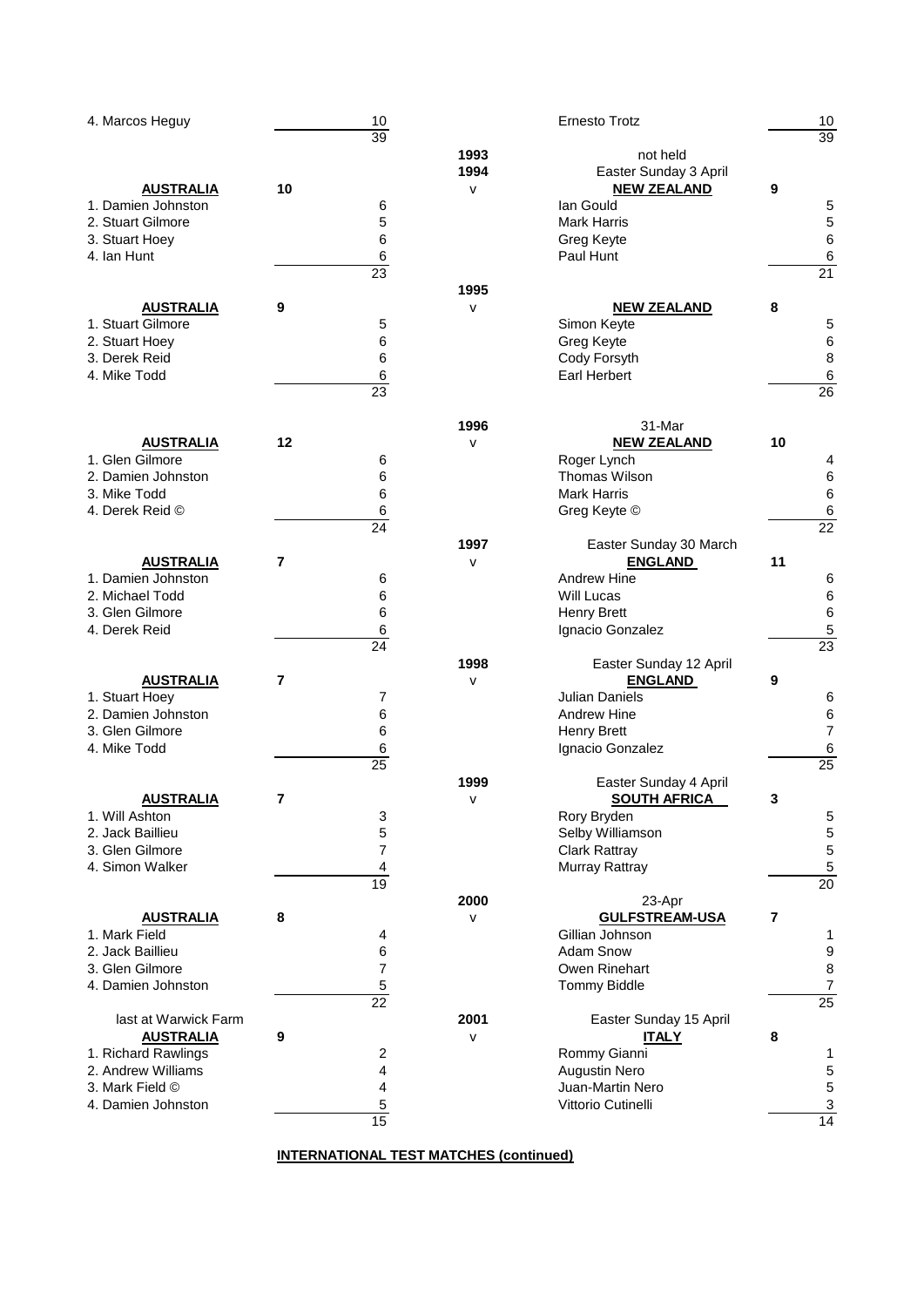| at Windsor             |                 | 2002         | Mar-31                      |                 |
|------------------------|-----------------|--------------|-----------------------------|-----------------|
| <b>AUSTRALIA</b>       | 7               | $\mathsf{v}$ | <b>YOUNG ENGLAND</b>        | 6               |
| 1. Mark Field          | 4               |              | James Beim                  | 5               |
| 2. Jack Baillieu       | 7               |              | Jamie LeHardy               | 6               |
| 3. Glen Gilmore        | $\overline{7}$  |              | Ignacio Gonzalez            | 7               |
| 4. Andrew Williams     | 4               |              | Tom Morley                  | 4               |
|                        | $\overline{22}$ |              |                             | $\overline{22}$ |
|                        |                 |              |                             |                 |
| at Windsor             |                 | 2003         |                             |                 |
| <b>AUSTRALIA</b>       | 13              | $\sf{V}$     | <b>SOUTH AFRICA</b>         | 10              |
| 1. Adam Tolhurst       | 4               |              | Gareth Evans                | 4               |
| 2. Mark Field          | 5               |              | <b>Hilton Watson</b>        | 5               |
| 3. Glen Gilmore        | $\overline{7}$  |              | <b>Bryan Hein</b>           | 5               |
| 4. Simon Walker        | 4               |              | John Eustace                | 5               |
|                        | $\overline{20}$ |              |                             | $\overline{19}$ |
|                        |                 | 2003         | 23 November at Windsor      |                 |
| <b>YOUNG AUSTRALIA</b> | 4               | V            | YOUNG ENGLAND               | 6               |
| 1. Jock Mackay         | 3               |              | <b>Edward Hitchman</b>      | 2               |
| 2. Adam Tolhurst       | 4               |              | Tom Morley                  | 5               |
| 3. Robert Ballard      | 4               |              | <b>Mark Tomlinson</b>       | 5               |
| 4. Hamish McGregor     | 4               |              | HRH Prince Harry of Wales   | 1               |
|                        | $\overline{15}$ |              |                             | 13              |
|                        |                 | 2004         |                             |                 |
|                        |                 |              | 18-Apr                      |                 |
| <b>AUSTRALIA</b>       | 6               | $\sf{V}$     | <b>ENGLAND</b>              | 7               |
| 1. Richard Rawlings    | 3               |              | John Martin                 | 1               |
| 2, Kelvin Johnson      | 4               |              | <b>Tom Morley</b>           | 5               |
| 3. Mark Field          | 4               |              | James Beim                  | 6               |
| 4. Robert Ballard      | 3               |              | Andrew Blake-Thomas         | $\overline{2}$  |
|                        | 14              |              |                             | 14              |
|                        |                 | 2005         | 3-Apr                       |                 |
| <b>AUSTRALIA</b>       | 10              | V            | <b>NEW ZEALAND</b>          | 7               |
| 1. Robert Archibald    | 5               |              | Craig Wilson                | 5               |
| 2. Jack Baillieu       | 8               |              | Cody Forsyth                | 7               |
| 3. Glen Gilmore        | $\overline{7}$  |              | Thomas Wilson               | $\overline{7}$  |
| 4. Ed Goold            | 4               |              | Sam Hopkinson               | 4               |
|                        | 24              |              |                             | 25              |
|                        |                 | 2006         | 9-Apr                       |                 |
| <b>AUSTRALIA</b>       | 9               | $\sf{V}$     | <b>INDIA</b>                | 8               |
| 1. Richard Rawlings    | 4               |              | Simran Shergill             | 4               |
|                        | 4               |              | <b>Bashir Ali</b>           |                 |
| 2. Jock Mackay         |                 |              |                             | 5               |
| 3. Ed Goold            | 4               |              | Angad Kalaan                | 5               |
| 4. Simon Walker        | 4               |              | Manupal Godara              | 3               |
|                        | 16              |              |                             | 17              |
|                        |                 |              |                             |                 |
|                        |                 | 2007         | 15-Apr                      |                 |
| <b>AUSTRALIA</b>       | 7               | v            | <b>CHILE</b>                | 5               |
| 1. Jock Mackay         | 4               |              | Matias Vial                 | 5               |
| 2. Robert Ballard      | 4               |              | Antonio Pereira Robat       | 5               |
| 3. Robert Archibald    | 5               |              | Juan Eduardo Jaramillo      | 5               |
| 4. Matt Grimes         | 4               |              | Romano Verchellino Martinez | 3               |
|                        | $\overline{17}$ |              |                             | 18              |
|                        |                 | 2008         | 30-Mar                      |                 |
| <b>AUSTRALIA</b>       | 8               | $\sf{V}$     | <b>NEW ZEALAND</b>          | 7               |
| 1. Robert Archibald    | 6               |              | Sam Hopkinson               | 6               |
| 2. Jack Baillieu       | 7               |              | Simon Keyte                 | 7               |
| 3. Glen Gilmore        | $\overline{7}$  |              | John-Paul Clarkin           | 8               |
| 4. Damien Johnston     | 6               |              | <b>Thomas Wilson</b>        | 7               |
|                        | $\overline{26}$ |              |                             | $\overline{28}$ |
|                        |                 | 2009         | 29-Mar                      |                 |
|                        | 8               |              |                             | 7               |
| <b>AUSTRALIA</b>       |                 | $\sf{V}$     | <b>ENGLAND</b>              |                 |
| 1. William White       | 1               |              | Sam Gairdner                | 5               |
| 2. Robert Archibald    | 6               |              | James Harper                | 6               |
| 3. Glen Gilmore        | $\overline{7}$  |              | Jamie Le Hardy              | 5               |
| 4. Ed Goold            | 4               |              | Oliver Cudmore              | 2               |
|                        |                 |              |                             |                 |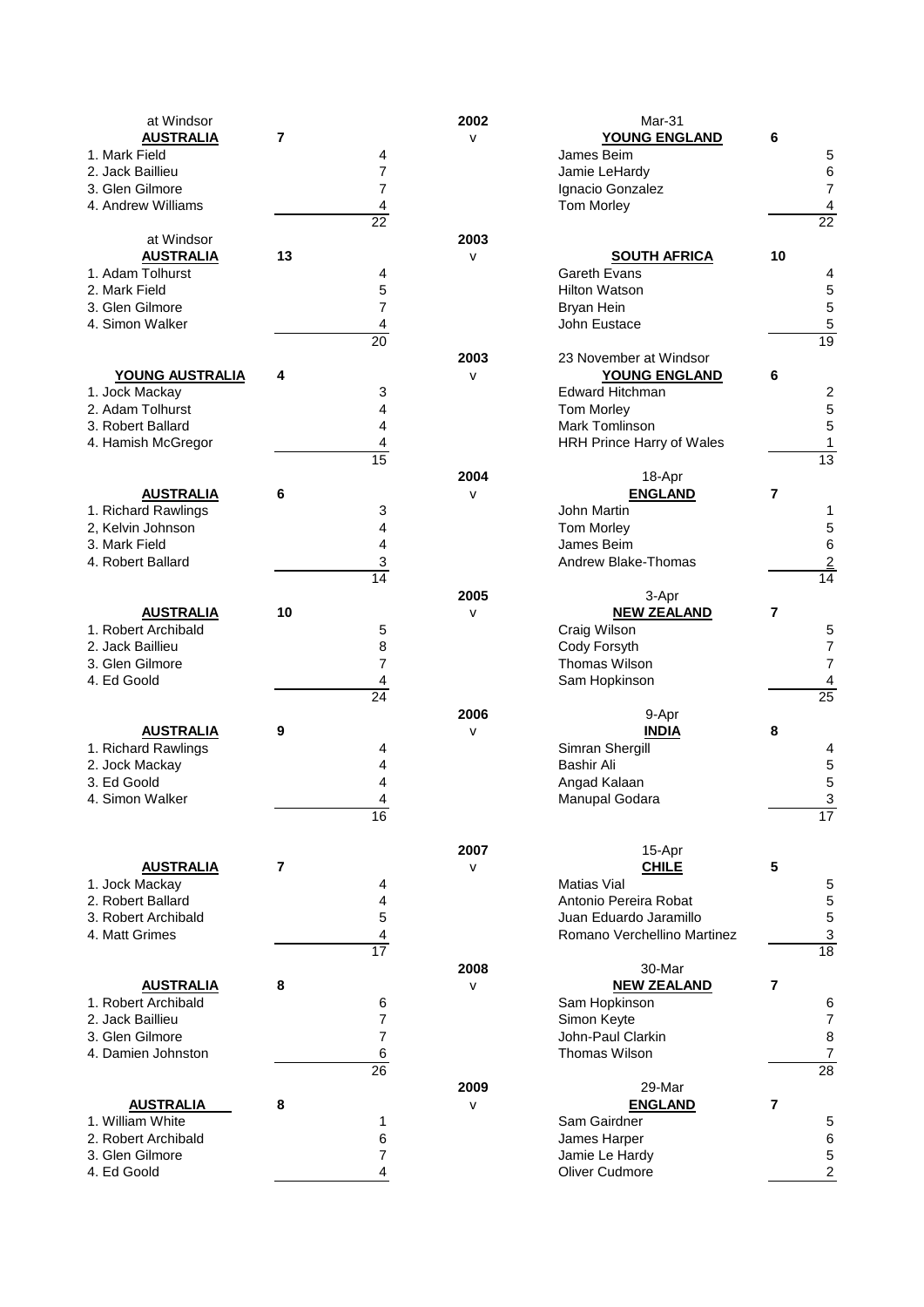|                             |                       | 18                                       |                                                                |   | 18                      |
|-----------------------------|-----------------------|------------------------------------------|----------------------------------------------------------------|---|-------------------------|
|                             |                       | 2010                                     | 28-Mar                                                         |   |                         |
| <b>AUSTRALIA</b>            | 8                     |                                          | <b>NEW ZEALAND</b>                                             | 9 |                         |
| 1. Jack Archibald           |                       | 3                                        | <b>Kit Brooks</b>                                              |   | 4                       |
|                             |                       |                                          |                                                                |   |                         |
| 2. Dirk Gould               |                       | 5                                        | Craig Wilson                                                   |   | $\,6\,$                 |
| 3. Jack Baillieu            |                       | 7                                        | <b>Guy Kirkpatrick</b>                                         |   | 4                       |
| 4. Matt Grimes              |                       | $\mathbf 5$                              | Sam Hopkinson                                                  |   | $\,6\,$                 |
|                             |                       | 20                                       |                                                                |   | 20                      |
| FIP 14 Goal World Cup trial |                       | 2011                                     | 27-Mar                                                         |   |                         |
| <b>AUSTRALIA</b>            | 11                    |                                          | <b>NEW ZEALAND</b>                                             | 5 |                         |
| 1. Zac Hagedoorn            |                       | 3                                        | <b>Glen Armstrong</b>                                          |   | $\boldsymbol{2}$        |
|                             |                       |                                          |                                                                |   |                         |
| 2. Ed Goold                 |                       | 4                                        | <b>Gary Vickers</b>                                            |   | $\overline{\mathbf{4}}$ |
| 3. Matt Grimes              |                       | 5                                        | Angus McKelvie                                                 |   | 5                       |
| 4. Alec White               |                       | $\overline{\mathbf{c}}$                  | Simon McDonald                                                 |   | $\mathsf 3$             |
|                             |                       | 14                                       |                                                                |   | 14                      |
|                             |                       | 2012                                     | 31-Mar                                                         |   |                         |
|                             |                       |                                          |                                                                |   |                         |
| <b>AUSTRALIA</b>            | 9                     |                                          | <b>SOUTH AFRICA</b>                                            |   | 5                       |
| 1. Alec White               | 3                     |                                          | Davey Evans                                                    |   | 4                       |
| 2. Jock Mackay              | 5                     |                                          | Duncan Watson                                                  |   | 5                       |
| 3. Robert Archibald         | 7                     |                                          | <b>Brad MacGibbon</b>                                          |   | 5                       |
| 4. Will Gilmore             | 4                     |                                          | Joe Henderson                                                  |   | 5                       |
|                             | 19                    |                                          |                                                                |   | 19                      |
|                             |                       |                                          |                                                                |   |                         |
|                             |                       | 2013                                     | 7-Apr                                                          |   |                         |
| <b>AUSTRALIA (rec 2)</b>    |                       |                                          | <b>ENGLAND</b>                                                 |   |                         |
| <b>Jack Archibald</b>       | 5                     |                                          | Ed Hitchman                                                    |   | 5                       |
|                             |                       |                                          |                                                                |   |                         |
| <b>Matt Grimes</b>          | 5                     |                                          | James Harper                                                   |   | 6                       |
| Robert Archibald (c)        | $\overline{7}$        |                                          | James Beim ©                                                   |   | $\overline{7}$          |
| Jock Mackay                 | 5                     |                                          | <b>Tom Morley</b>                                              |   | 6                       |
|                             | 22                    |                                          |                                                                |   | 24                      |
|                             |                       | 2014                                     | 5-Apr                                                          |   |                         |
| <b>AUSTRALIA</b>            |                       |                                          | <b>SOUTH AMERICA</b>                                           |   |                         |
|                             | 5                     |                                          |                                                                |   | 7                       |
| Glen Gilmore                | 7                     |                                          | Tomas Fernandez 4g                                             |   | 4                       |
| Dirk Gould                  | 5                     |                                          | Pacho O'Dwyer 5g                                               |   | 5                       |
| Alec White                  | 4                     |                                          | Daniel Otamendi 5g                                             |   | 5                       |
| Jasper White                | 3                     |                                          | Estoban Uribe 5g                                               |   | 5                       |
|                             | 19                    |                                          |                                                                |   | 19                      |
|                             |                       | 2015                                     | 4-Apr                                                          |   |                         |
|                             |                       |                                          |                                                                |   |                         |
| <b>AUSTRALIA</b>            |                       |                                          | <b>NEW ZEALAND</b>                                             |   |                         |
|                             |                       | Not played - cancelled due to heavy rain |                                                                |   |                         |
|                             |                       |                                          |                                                                |   |                         |
|                             |                       | 2016 & 2017 - not held                   |                                                                |   |                         |
|                             |                       |                                          |                                                                |   |                         |
|                             |                       | 2018                                     | 31 March at Windsor Polo Club                                  |   |                         |
| <b>AUSTRALIA</b>            | 8                     |                                          | <b>NEW ZEALAND</b>                                             | 6 |                         |
|                             |                       |                                          |                                                                |   |                         |
| Alec White                  | 5                     |                                          | <b>Guy Kirkpatrick</b>                                         |   | 5                       |
| Dirk Gould                  | 5                     |                                          | <b>Kit Brooks</b>                                              |   | 5                       |
| <b>Matt Grimes</b>          | 6                     |                                          | Tom Hunt                                                       |   | 6                       |
| Glen Gilmore                | 6                     |                                          | Sam Hopkinson                                                  |   | 6                       |
|                             | 22                    |                                          |                                                                |   | 22                      |
|                             |                       |                                          |                                                                |   |                         |
|                             |                       |                                          |                                                                |   |                         |
|                             |                       |                                          | <b>2018 Ladies International</b> 31 March at Windsor Polo Club |   |                         |
| <b>AUSTRALIA</b>            | 4                     |                                          | <b>NEW ZEALAND</b>                                             | 5 |                         |
| <b>Billie Mascar</b>        | 4                     |                                          | Missy Browne                                                   |   | 5                       |
| Alessia Russo               | 3                     |                                          | Georgia Burrows                                                |   | 3                       |
| Indiana Bennetto            | 4                     |                                          | Laura Harris Malone                                            |   | 3                       |
| Julie McIntosh              | 3                     |                                          | Susie Hamilton                                                 |   | 3                       |
|                             |                       |                                          |                                                                |   |                         |
|                             | 14 - Ladies Handicaps |                                          |                                                                |   | 14                      |
|                             |                       |                                          |                                                                |   |                         |